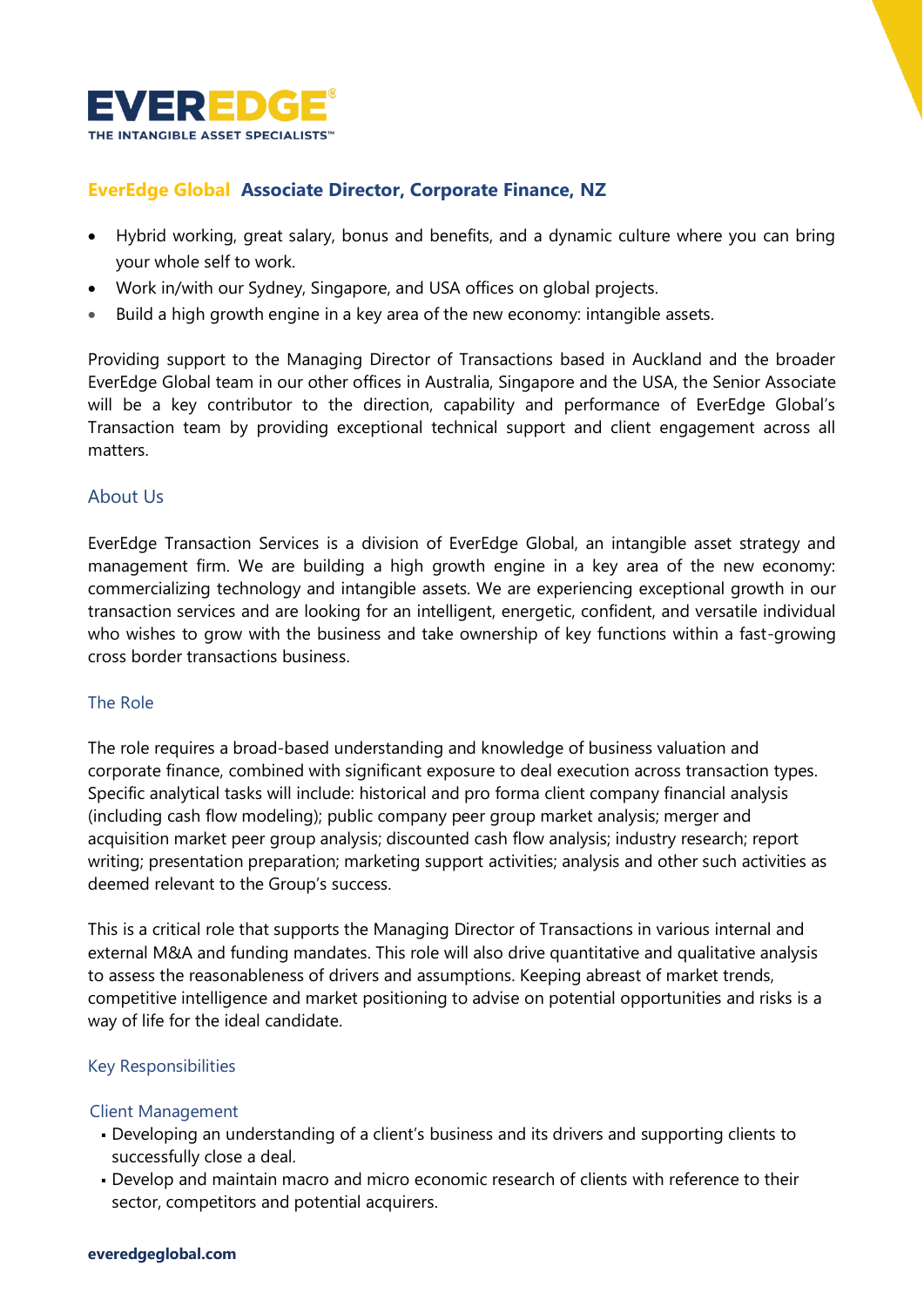

## Financial Modelling

- Performing financial and valuation analysis, including detailed financial modelling, discounted cash flow (DCF) models, LBO models and merger models.
- Prepare pro-forma financial effects for post deal strategy analysis.

## Transaction documents

- Preparing transaction marketing documents, including confidential information memoranda, investment teasers, term sheets, data room management and management presentations.
- Prepare internal reviews and strategy documents on non-binding offers to move competitive bids.

## Sales and Business Development

- Sourcing and running potential M&A prospects and opportunities.
- Constantly meeting with prospective clients to pitch them ideas, offer them support in their work using financial, business and industry due diligence whilst developing pitch presentations on actionable M&A opportunities.
- . Ability to identify and cross sell EverEdge Global's other advisory products and services.
- Develop research, competitor and market analysis to identify potential acquisition candidates.
- Continuous improvement of pitch collateral.

# Negotiation Facilitation

- Deal structuring and negotiation of sales and purchase agreements.
- **.** Being a major factor in the negotiation tactics between buyers and sellers in a transaction and helping clients maximize value creation.

# Transaction Documents

- Preparing transaction marketing documents, including confidential information memoranda, investment teasers, term sheets, data room management and management presentations.
- Prepare internal reviews and strategy documents on non-binding offers to move competitive bids.

# Essential Requirements

- Relevant degree that meets current CAANZ /CPA requirements or equivalent
- Professional qualification (e.g. tertiary degree)
- CA/ CFA qualified or equivalent
- Demonstrated knowledge and experience in financial modelling, analysis and valuations.
- Deep knowledge of corporate finance theories and financial and cash flow modeling experience.
- Post qualification experience in a corporate finance or investment banking environment of approx 4 years.
- Exceptional skills using excel modeling, PowerPoint, Capital IQ and Factset.
- Superior verbal and written communication skills